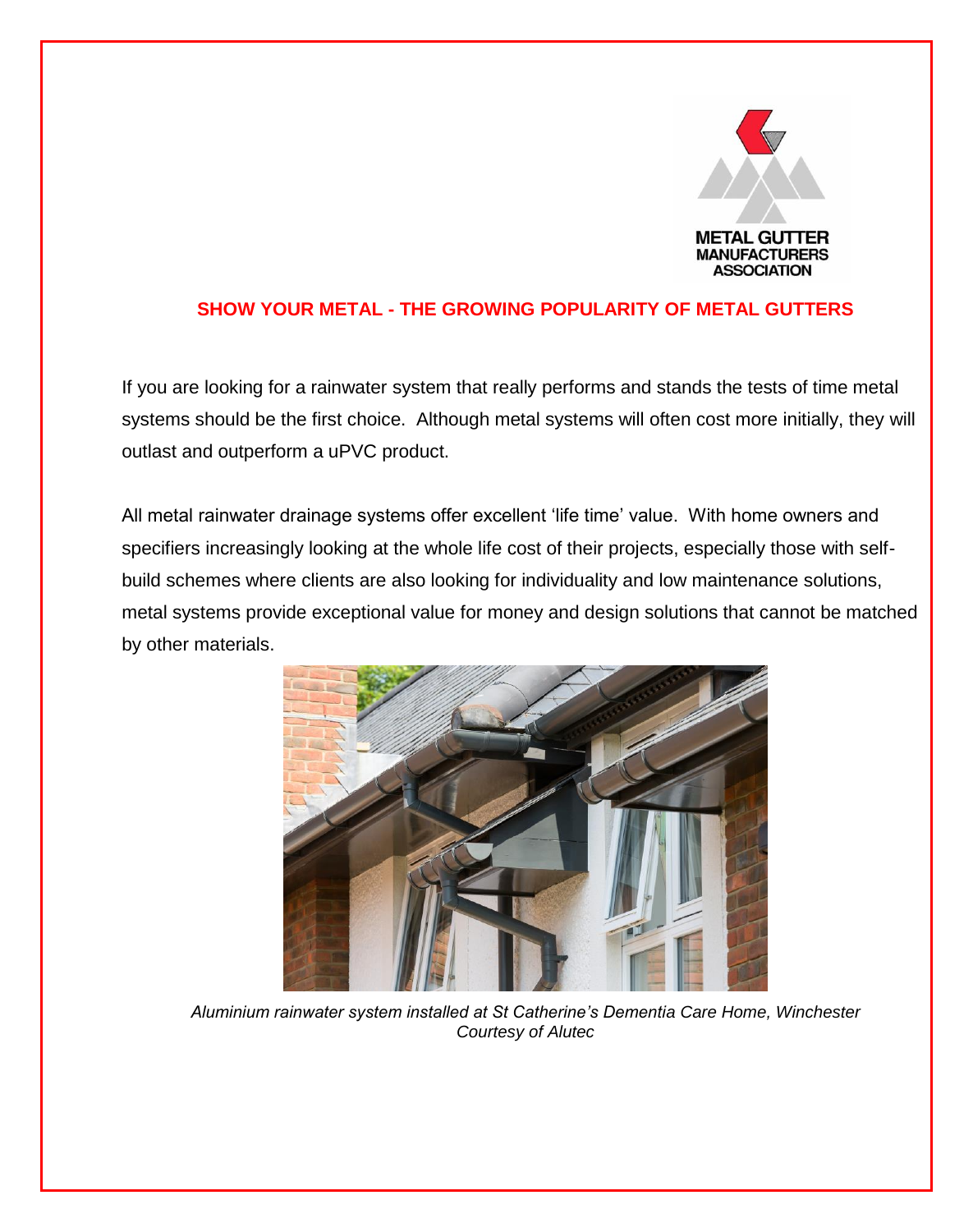Metal rainwater systems also offer an unrivalled ability to cope with extraordinary weather – materials are strong, gutters can be deep with larger holding capacity and improved flow rates, metals expand and contract much less than uPVC systems which have to include joints to allow for thermal movement. All these features mean a greater ability to cope with and endure our increasingly volatile weather conditions.

Importantly today, the metals also represent the most sustainable, environmentally friendly building materials due to their longevity - avoiding the use of more resources, and their recyclability - saving further landfill space.

The metal rainwater industry has a long history in the UK market dating back over a century when lead and cast iron were the materials of choice. Today the industry uses the latest in manufacturing technology to produce a wide variety of high quality solutions in cast aluminium and iron, fabricated steel and aluminium.

Chairman of the Metal Gutter Manufacturers Association (MGMA), Geraint Jones explains "The choice of material and designs available in metal rainwater products has exploded in recent years with the availability of pre-painted metal systems giving clients and architects confidence in the quality of finish and providing the installer with pre-finished systems that are easy to install." "Awareness of metal rainwater systems is increasing amongst home owners; the internet has certainly helped with manufacturers and distributors developing market leading web sites providing valuable information on material choice, installation and price."

### **Steel**

Steel is the most cost effective of the metal rainwater ranges and is smart, stylish and contemporary. Its modern look and flexibility of colour finish means it can add style to a contemporary building and looks equally effective on traditional properties or for commercial applications.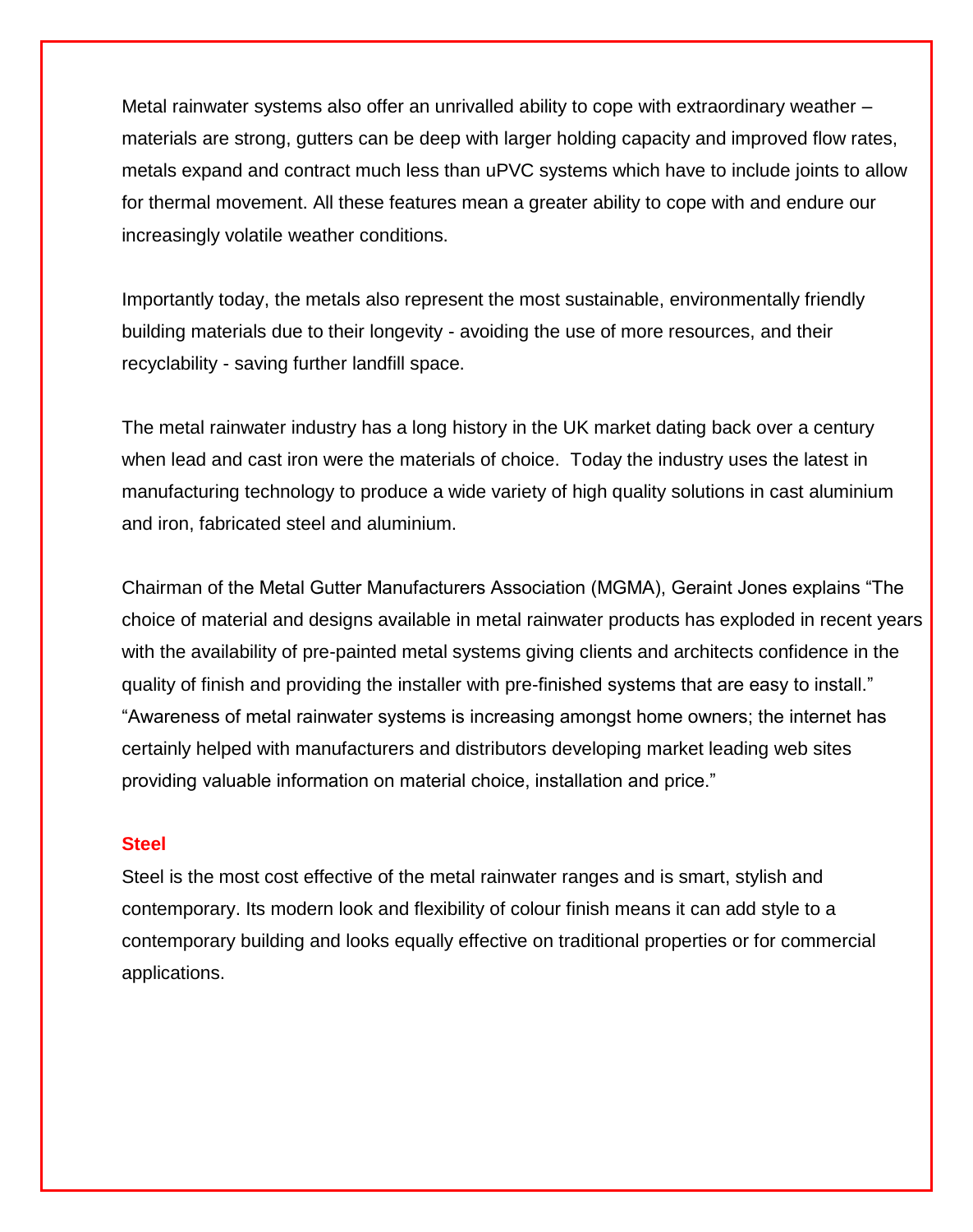Steel is light weight and easy to manage but stronger and more durable than uPVC. Installed it offers a robust rainwater disposal solution with manufacturer's guarantee of up to 15 years, although with sensible maintenance, life expectancy should be more like 25 years.

Finished in either plain galvanised, powder coating or pre-painted, steel can come in a variety of colours giving flexibility and choice.



*Steel guttering installed at Northern Glass Express, Fleetwood. Courtesy of A Steadman & Son*

## **Extruded and pressed aluminium systems**

Modern manufacturing processes produce extruded and pressed aluminium systems that are long lasting, highly efficient and a cost effective, quality option. Aluminium does not rust and so requires minimal maintenance which is another great benefit in our wet climate. Pressed and extruded aluminium systems are more economical than traditional, thicker cast aluminium and should still last in excess of 25 years.

These systems are available in a wide range of profile and coatings to suit all types of building. From half round, vintage moulded ogee, Victorian to contemporary joggle box profiles all available in a factory applied powder coated system to any RAL colour.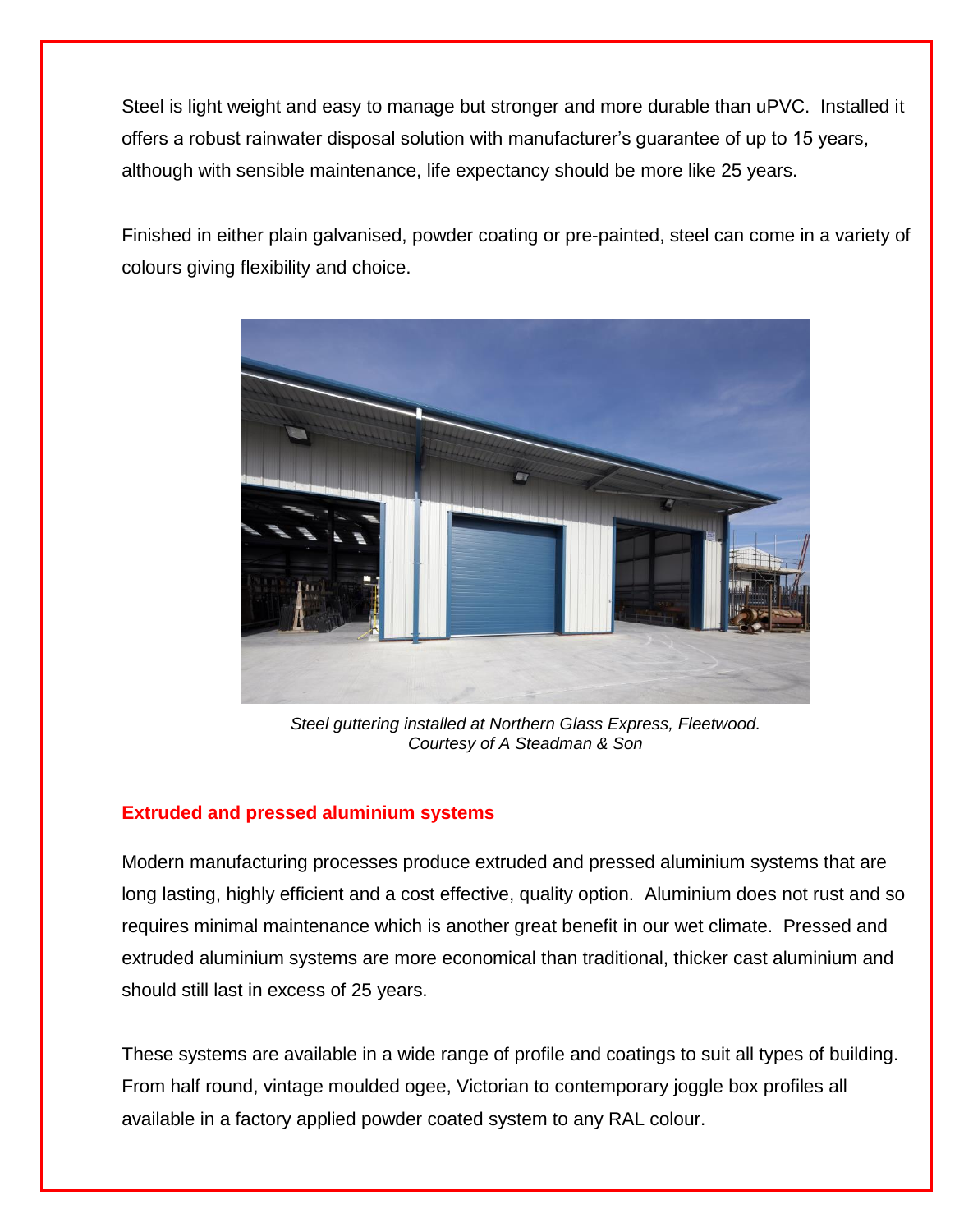Gutters are generally available in large profiles so this material works well on light commercial and industrial buildings as well as residential projects.

## **Cast aluminium**

Traditional cast aluminium is authentic, extremely robust and long lasting. It is lighter in weight and so easier to install than cast iron, but heavier than modern fabricated aluminium.

Cast aluminium is made using traditional die casting methods; it is for these reasons that it is towards the top end of the price range - more expensive than fabricated aluminium and steel but lower in cost than pre painted cast iron, offering an ideal option for a quality project or the perfect alternative for a traditional property where cast iron is not a requirement.

Cast aluminium now comes in a wide variety of profiles which look great on a range of projects, traditional and modern. Available powder coated to any RAL colour, it offers great choice, comes ready for immediate installation and requires minimal maintenance.

### **Cast iron**

Cast iron offers an unrivalled life span compared to all the other materials. It is immensely strong, will look superb on traditional style properties and is a must for listed properties and historical renovation projects. Although the most lavish material for guttering it should last at least 50 years with the correct maintenance, with many systems lasting 100 years plus!

Cast iron guttering now comes in half round, Victorian ogee or moulded ogee profiles with round and square downpipe profiles to match. It is available in a primer coat for painting on site or a pre-painted finish for direct installation. Cast iron is the heaviest of the materials and although installation is easier than ever before, a cast iron rainwater system needs to be professionally installed.

Where a unique style of gutter, downpipe or hopper head is required, bespoke designs are available from specialist foundries to create the products necessary to match a historic or tailored system.

For further information about metal rainwater systems visit the web site at [www.mgma.co.uk](http://www.mgma.co.uk/)